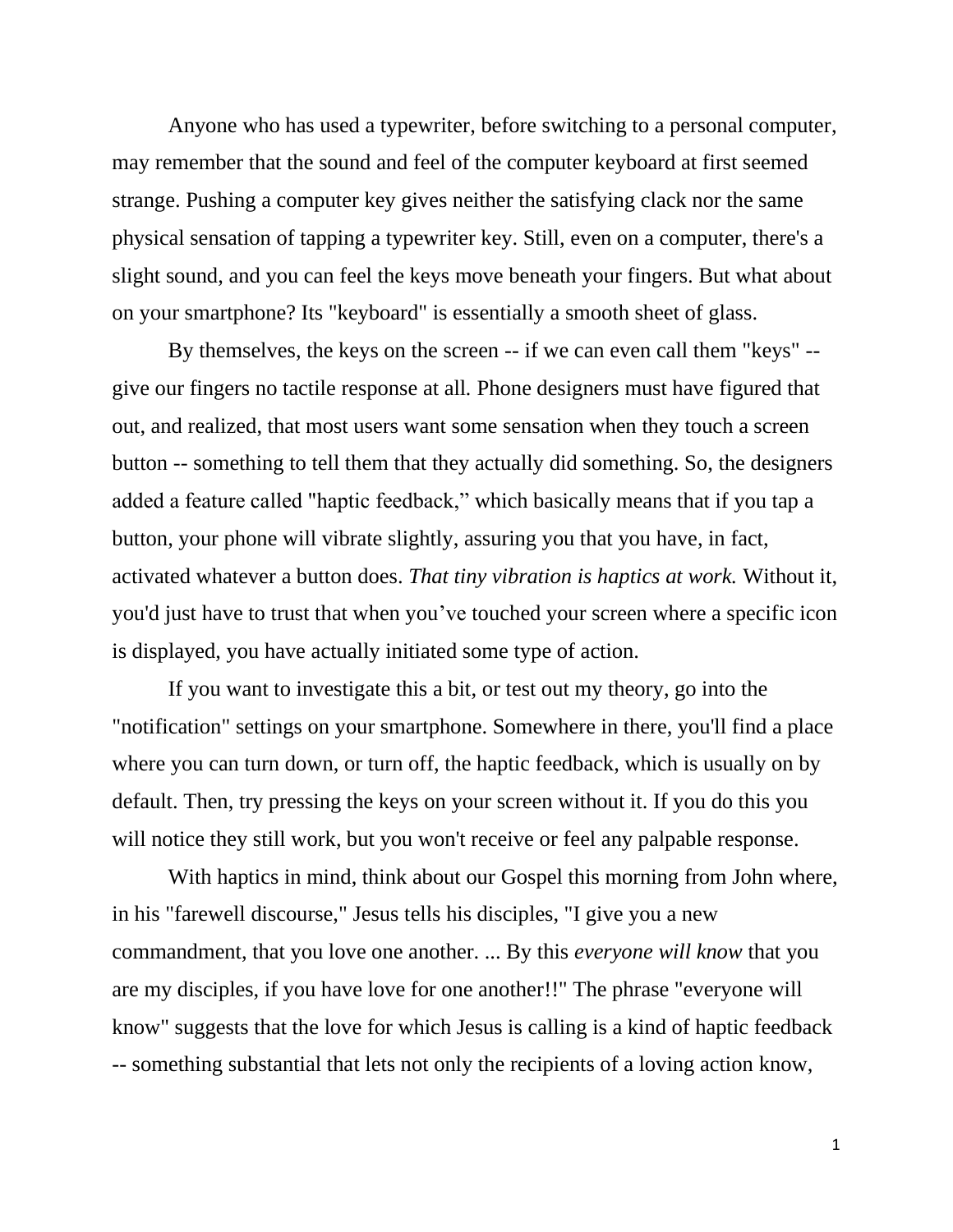but also those who witness it know, that they are in the presence of a follower of Jesus.

In addition, this love is also to be a kind of haptic feedback for the disciples themselves after Jesus is no longer physically present among them. Previously, when Jesus talked about love, he was talking about a "love-your-neighbor" kind of love. That love extended *outward* from the circle of believers to whoever was in need (as the Good Samaritan parable illustrated). Here, however, Jesus is commanding the disciples to love *one another*.

In other words, he's telling them that when they act in loving ways toward each other in the faith community they belong to, they will reflect his love for them. And, remember that earlier in the evening, before Jesus launched this discourse, he had washed the disciples' feet to illustrate graphically for them that loving someone means that they should serve one another. In effect, Jesus was creating a group, later to be known as *the church*, whose primary identifying characteristic is that they love each other, even expressing that in service to one another.

Beyond that, the group can be widely diverse in ethnicity, gender, language, nationality, age, political persuasion and most of the other things that we use to label, or identify, people today. But the disciples' love for one another is the essential identifying mark*.* As John explained it elsewhere, "Those who love God must love their brothers and sisters also." As Jesus himself said, "Whoever does the will of God is my brother and sister and mother." Love says a lot about a community like the church. It marks those who express such love as followers of Jesus. And it says that they know God. Love is the mark. Love is the haptic feedback.

So how does this play out with us who are disciples today? Is the presence of Jesus recognizable in the ways in which we love one another within our faith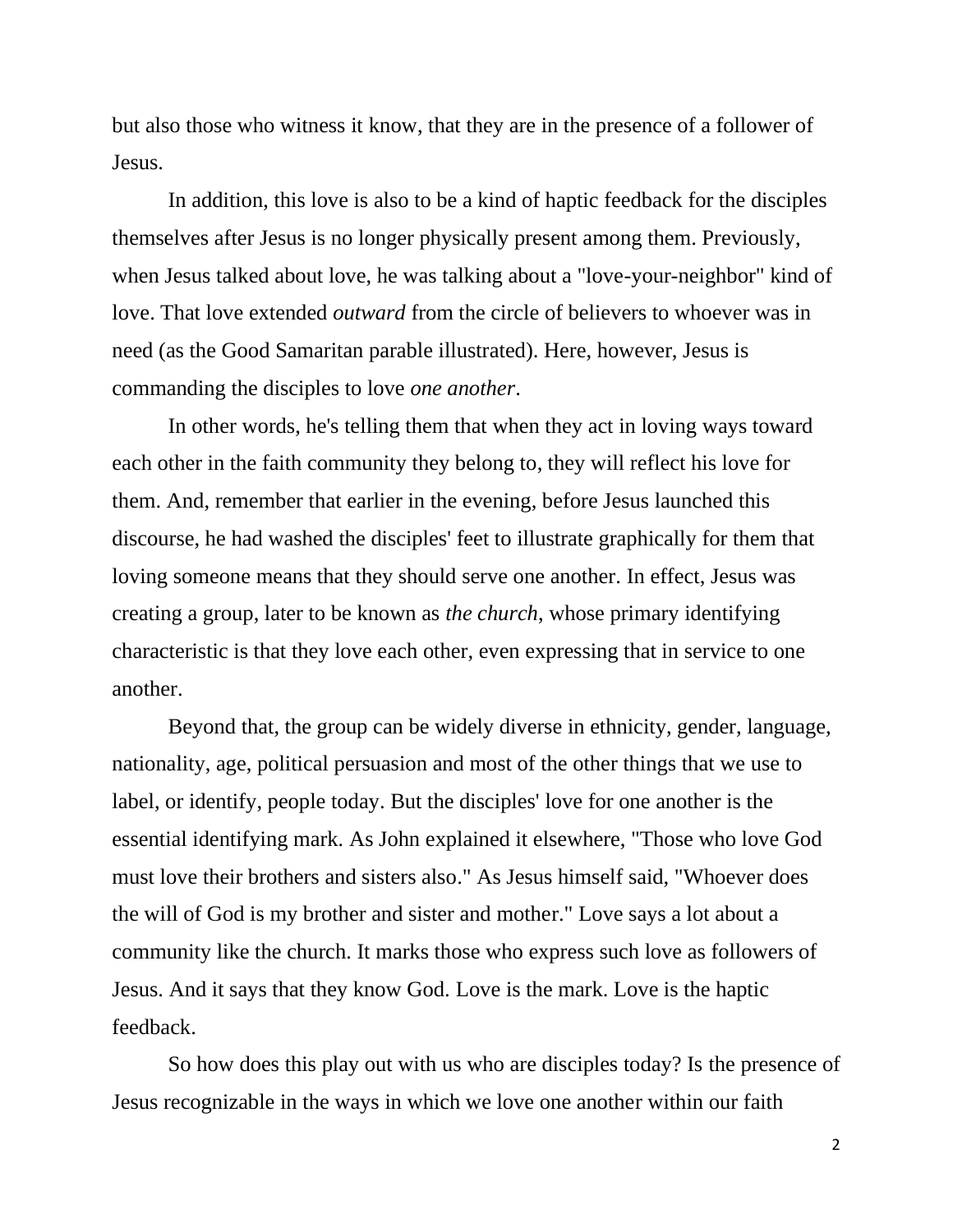community? Unfortunately, there are plenty of tales of church life that illustrate the opposite, starting with silly accounts about church members who behave badly when visitors sit in "their" pew. One pastor tells a typical story of an aging adult Sunday school class with a shrinking membership that was asked to move to a smaller room. A growing young-adult class needed the larger space more urgently. The aging group refused; it was *their* room!

There are also anecdotes about newcomers not returning to a congregation because they didn't feel welcome, narratives about women's groups who put locks on the kitchen cabinets so other groups would not use the kitchen and mess it up. And I haven't even mentioned anything about church fights, domineering and toxic members, malicious gossip, and the branding of some fellow attendees as not "real" Christians because of their personal opinions on certain social or ethical issues.

No mark of love in all of this. No haptic love at work here. Actually, I take that back, perhaps there is a slight bit of haptic at work. Ever tap in your pass code for your smartphone or iPad, and tap in the *wrong* code? The keypad or screen buzzes and jiggles frantically. Wrong! Wrong! Try again! Well, that's what it feels like when the church behaves as I just described! There should be some sort of haptic buzz, jiggle, or vibration that alerts all of us to how wrong -- on so many levels -- behavior like that is! Especially from people who claim to belong to the church of Jesus Christ! Seriously?

But, let's not discount the good work the church is already doing. Let's remember that congregations often manage to put up with, work around, or calm disruptive members -- things that most businesses won't tolerate. This shows that we've learned *something* about loving one another, even loving some of our fellow worshipers who are harder to love than others.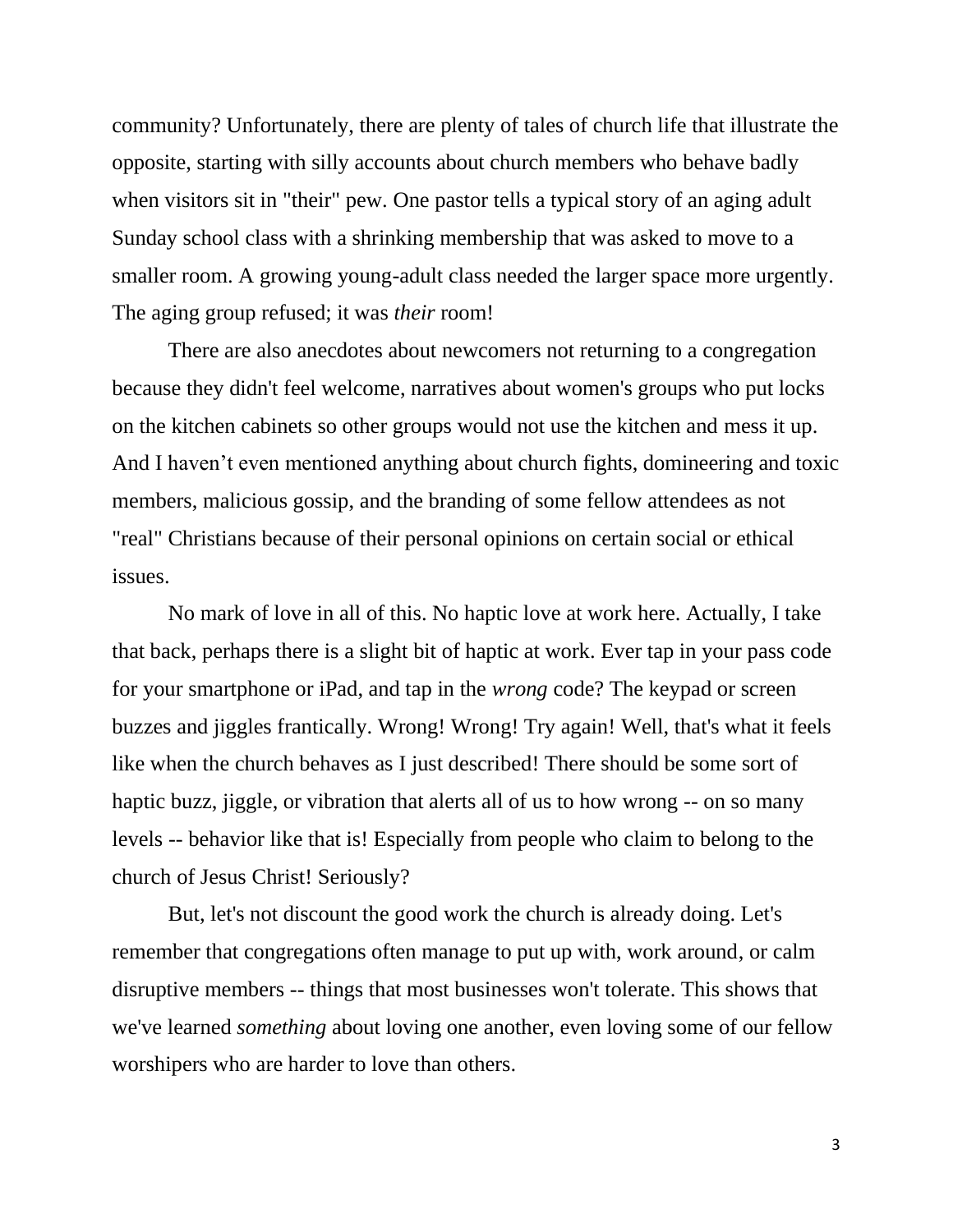Let's also not forget that --- Many children get their first real understanding that they might have something to offer to the world when we praise them for some role they have in the Christmas program, or a solo they sing during worship. - Some teenagers hear their calling to be disciples of Jesus through the example of a youth leader while attending a church retreat on a congregational scholarship, or because of the acceptance they found at church when some things weren't going so well at home. - The funeral dinners; visits to the shut-ins from laypeople; prayers for one another during times of illness or grief or concern; strong friendships between some members who wouldn't even have met if they hadn't come to church -- all this, and more, is what we might call "haptic" (certainly "Christian") love.

Some followers of Jesus help people by babysitting when the regular babysitter doesn't show up. Or, they fill in for a caregiver so he or she can have some downtime. There are a lot of things that congregations, even struggling congregations, get right. Often, followers of Jesus really do express their love for one another through service and support. Jesus said it was "a new commandment," indicating that it's not optional for Christians. But he could have also referred to it as *haptic*, the kind of feedback that tells us we've actually done something to show the presence of Christ, and that we are involved in some form of discipleship*.*

In practice, of course, while we may be able to serve each other without hesitation, we aren't likely to be able to have the same level of fellowship with *everyone*. Years ago, the great Quaker writer Thomas Kelly said, "No single person can hold *all* dedicated souls within his [or her] compass in steadfast Fellowship with equal vividness." (He considered Fellowship so important that he wrote it with a capital "F"!) Kelly went on to acknowledge that there are *degrees* of Fellowship. Although all might be within the bonds of love, some are nearer to us individually than others. Some of these, who are not so near us, might be nearer to others, however, making various groupings in the church overlap.

4